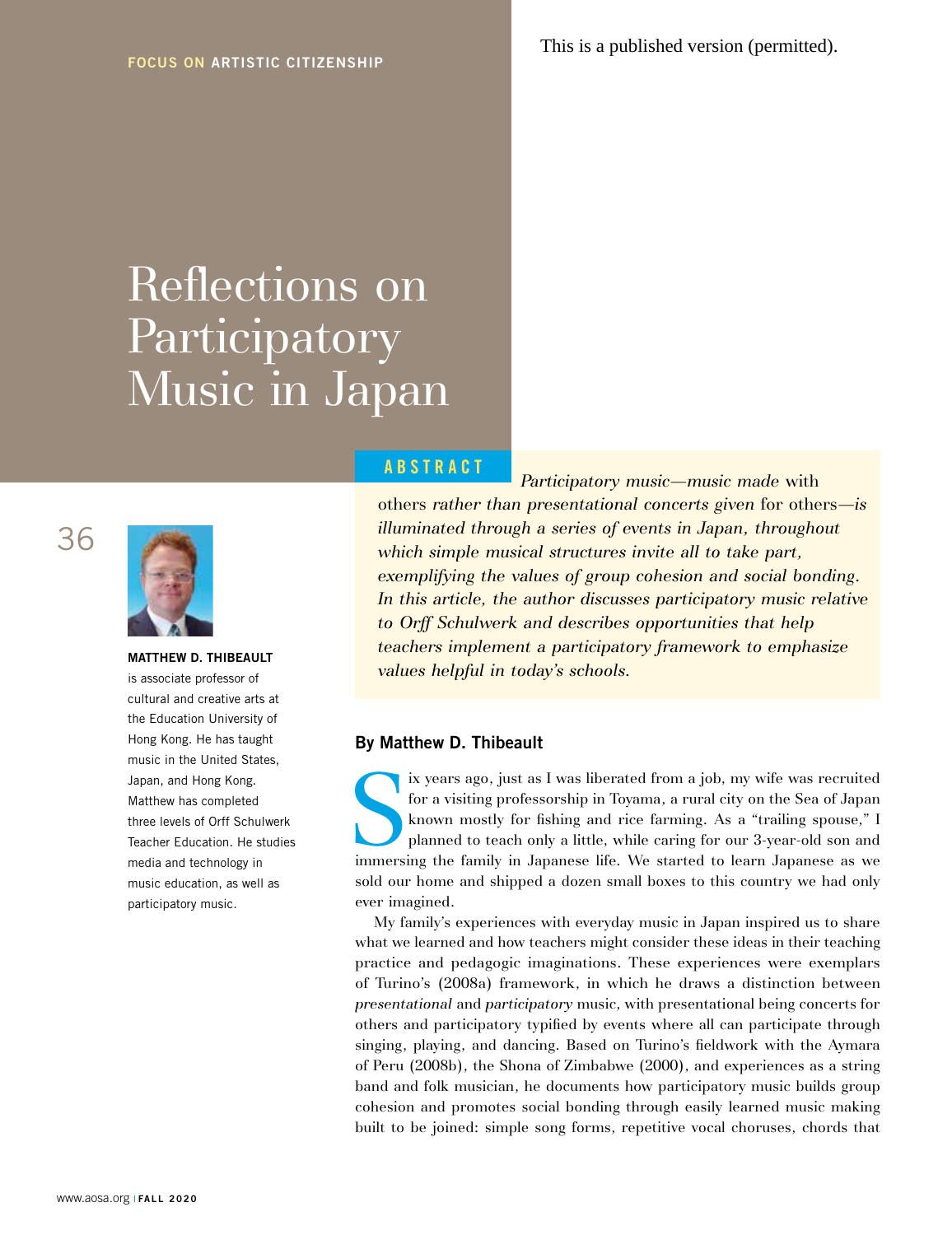still leave room for excellent players to embellish and improvise, flexible harmonies that allow all voice ranges, and wide intonation so one need not hit a part perfectly. To use an analogy, participatory music is to an orchestra concert what a potluck dinner is to a formal banquet or what a pick-up game of basketball is to an NBA game. We want both realms and understand that the potluck need not be measured by the standards of a banquet. Despite this, many music educators focus only on specialization in presentational concerts with their bands, orchestras, or choirs. Participatory experiences, when offered, are typically either relegated to early grades as preparation for "real" music or sidelined in upper grade classes for "nonmusicians," what Nierman unfairly and derisively called the "not-so-talented many" (Thibeault, 2015, p. 58). Scholars in music education have come to embrace Turino's ideas because they can help us foster a sense of what participatory music teaches, how teachers may notice it, and the important values it can embody (Lee, 2011; MacGregor, in press; Monteiro, 2016; Regelski, 2014; Waldron, 2016). Participatory conceptions also support educators asserting the values of this vital and important strain of music for human flourishing (Thibeault, 2019).

Turino's ideas were central for me before I left the United States: I led a participatory ukulele group (Thibeault & Evoy, 2011), co-taught a course with Turino for two summers, and was his clawhammer banjo student for a year. It was in Japan, a culture that holds group togetherness as a core value (Nisbett, 2003), however, where participatory music worked its magic into the life of my family, helping us bond, make friends, grow close, and find ways to enjoy life in a culture vastly different from any we had ever known.

### **A Rough Landing but a Welcome Festival**

There is the dream of doing something, and then there is actually doing it. My family expected an adventure, and like adventure movies, we anticipated our move would include some stress and drama. Our early weeks were full of challenges, one being the demise of our plan to buy a used car and go apartment hunting. We learned you cannot purchase a car in Japan without documenting where it will be parked, and we couldn't go apartment hunting because our cats disqualified us. Instead, we found a simple old home in *Asahimachi* (sunrise

**Figure 1a.** Children Dressed in the Neighborhood Happi Blow Their Whistles as They Pull the Drum that Leads the Procession.



**Figure 1b.** Carrying the Shrine.



SOURCE: MATTHEW THIBEAULT. USED WITH PERMISSION.

neighborhood) with *tatami* floors and *shoji* windows located right next to the neighborhood park. We left our shoes in the *genkan* (entryway), ate while sitting on the *tatami*, and slept on *shikibuton* that we set up each night and put away each morning in an attempt to feel just a little bit less foreign. The neighborhood was absolutely silent most of the day, and during the first week we sensed our neighbors quietly watching us—a mutual curiosity. One day someone left a note in Japanese. My wife brought it to work and learned it was an invitation to our first social event—the neighborhood association annual rice harvest *matsuri* festival.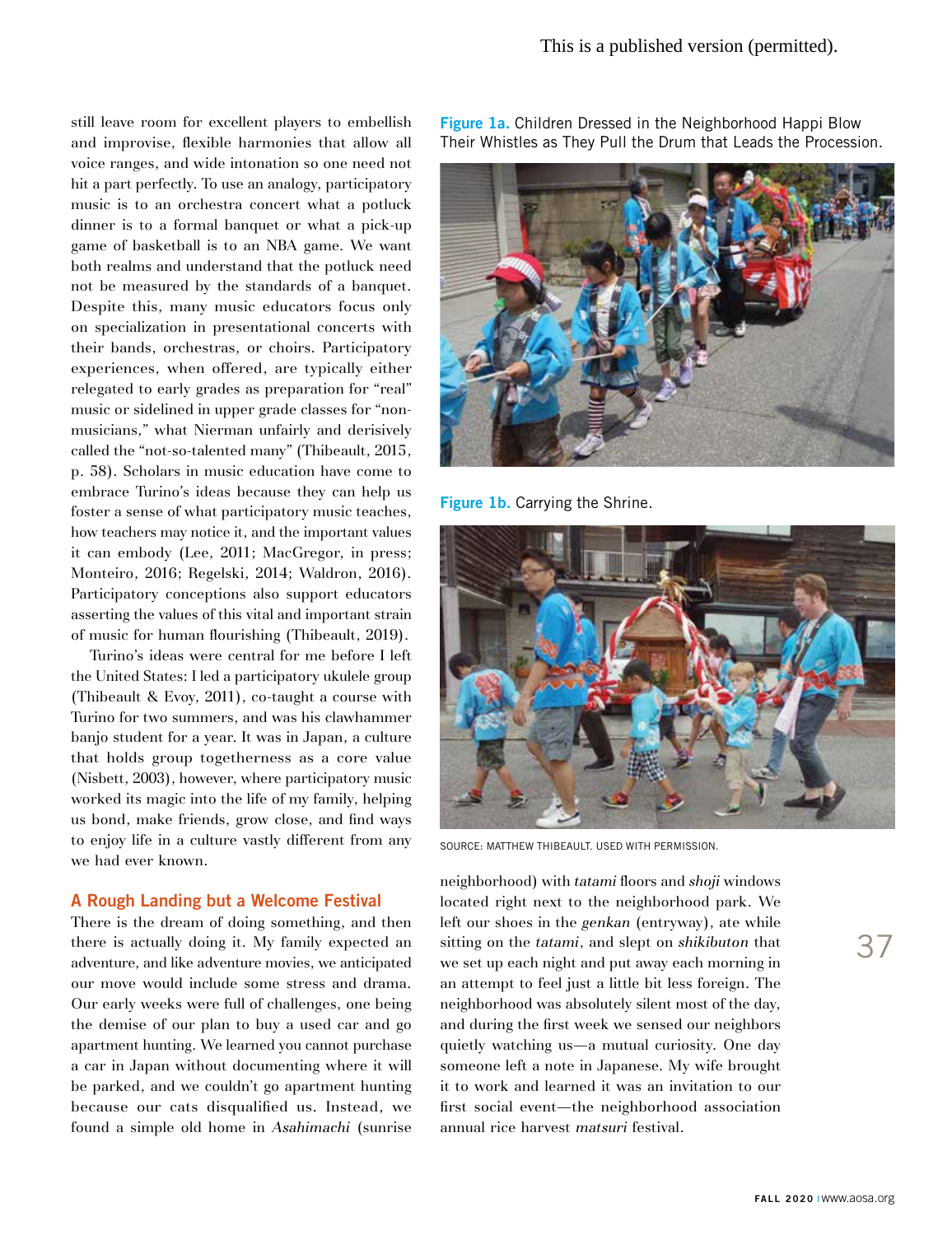On the morning of the festival, a neighbor brought each of us a headband, a *happi* top with the *Asahimachi* emblem, and, puzzlingly to us, a plastic whistle on a string. In the park, the adults assembled a small portable shrine, carefully placing fresh cut greens on it and securing a golden bird on top. They also mounted a large *taiko* (drum) on a wheeled cart. My son and I were invited to join in carrying the shrine while other children pulled the drum. The oldest child in back drummed a *don-don*  cadence, and we realized the whistles were for everyone to respond to the drum. We walked and tooted a half mile to the area's *Shinto* shrine, where several neighborhoods, with residents dressed in their distinctive happi, had assembled to have their shrines blessed by the priest as the children played in the adjoining playground (see Figures 1a and 1b, p. 37). (A video that captures many of the events described here has been published to accompany this article and is available at the *Media Journal in Music Education,* www.mjme.net).

We then began a slow journey around the neighborhood. At each home, we pulled up, invited

**Figure 2.** Preschoolers Enjoy a Musical Interlude in Their Daily Walk Past Our Home in Japan.



SOURCE: MATTHEW THIBEAULT. USED WITH PERMISSION.

the household members out, then chanted "*washoi!*" three times over the drum while hoisting the shrine to bless the household. Then the drum sounded to help us resume our journey. The relaxed pace allowed time to meet our new neighbors, to try out a bit of Japanese, and let our neighbors brush off the English they had learned in secondary school each of us working to start sharing our stories. My son began to establish some new friendships, particularly halfway through the morning when we took a 30-minute break at the park and playground. We finished our parade through the neighborhood by returning to the park for a shared lunch in the *kominkan*, the neighborhood meeting house. As we took apart the shrine to be stored, the head of the neighborhood honored our family with the fresh green clippings to be put in our home *kamidana* shrine.

This experience exemplified participatory musical structures, ones built to be open, accessible, welcoming, and easy to join. At the festival, we all could play the whistles accompanying the drum, and the *wa-shoi* chant allowed our family to participate fully, despite having been in Japan for only a few weeks. Our physical differences were lessened by wearing neighborhood clothes. Additionally, the event allowed time for socializing throughout the day.

The following week, my son and I came across a very cute kitten while out on a walk. We called inside to the owner to ask if we could pet it, trying to explain in Japanese that we were neighbors. She simply smiled and, showing she remembered our stopping there, raised her arms and chanted, "*wa-shoi!*" As she introduced her kitten, we had a deep feeling of acceptance. The festival's participatory nature had supported our bonding with our neighbors, and in a limited way, we were starting to belong.

#### **Music Everywhere at Preschool**

Participatory music includes the entire age and ability spectrum, with all afforded meaningful opportunities to join. One day I heard a group of what sounded like toddlers outside our home. Childcare workers were pushing two large strollers with four or five children each, taking them for a walk. They stopped to admire our cats sunning themselves in the window, but they were even more surprised when I stepped outside with my banjo to play a few songs for them. Soon they began clapping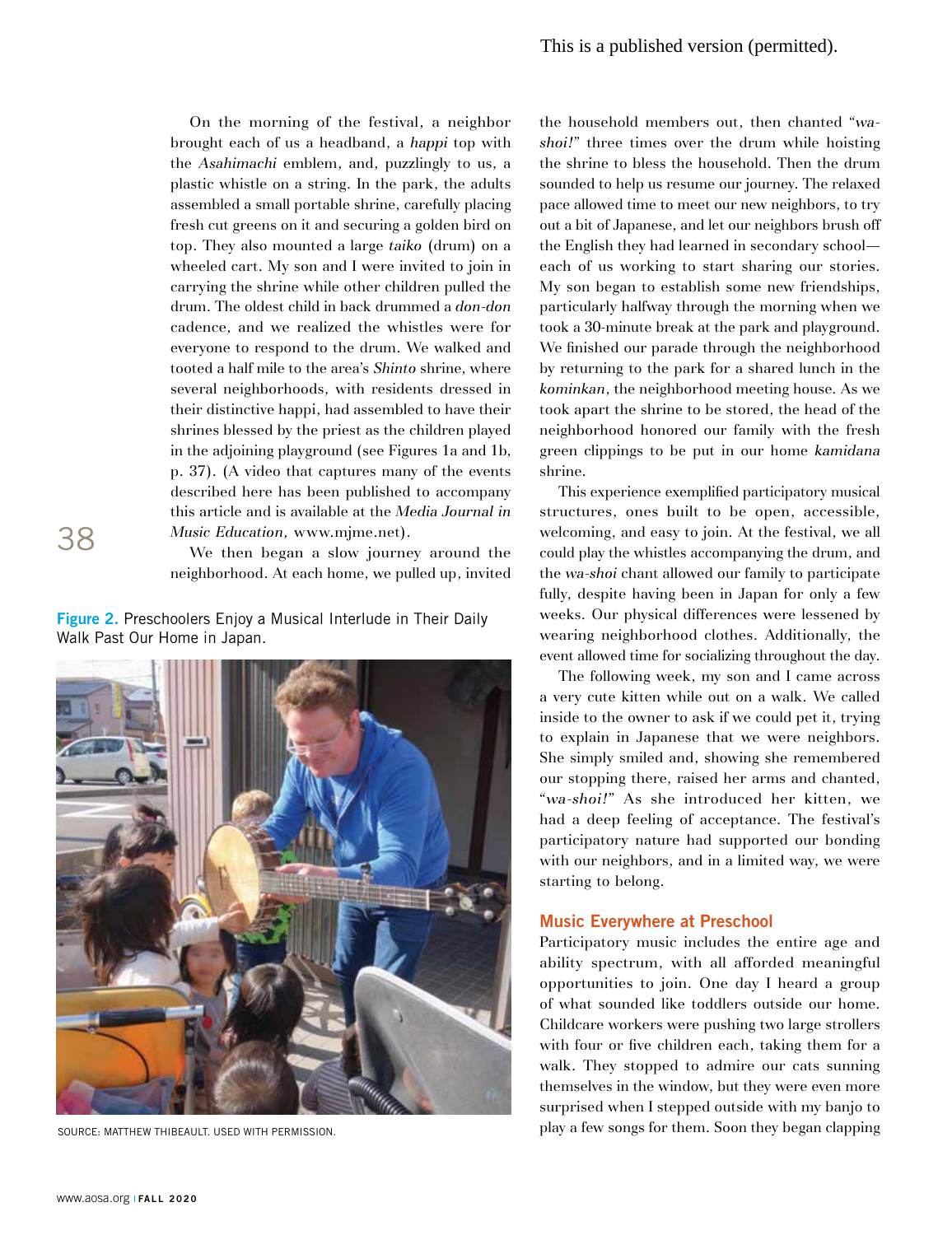

**Figure 3.** Singing Along at a Summer Music Festival.

SOURCE: MATTHEW THIBEAULT. USED WITH PERMISSION.

along. Over the years I often played for them, adding in the Japanese children's songs I learned from my son. When they heard we were moving, they left a goodbye card with drawings by the children.

The educational philosopher John Dewey (1901/1983) wrote about the tension between specialists who know their area to a higher level and classroom teachers who have a better sense of the totality of a child's growth across the curriculum. Although much of the developed world favors specialists, every preschool teacher in Japan must pass a music and piano exam and be ready to teach music (Ogawa, 2013). My son attended a particularly musical preschool run by *Risshō* Buddhists (Hebert, 2012). Since all the teachers could lead music, it happened across the day: a good-morning song and an oath to Buddha in countryside Japanese dialect, a song and prayer before lunch, and a goodbye song at the end of each day. They also had dedicated music class, and my son's preschool years were filled with simple songs, hand plays, and dances—often with percussion instruments. These provided a relaxed atmosphere where music created a sense

of community. Knowing I was a music teacher, the school gave me the honor of leading a sing-along, a Japanese-language version of Disney's *Let it Go* and *anime* songs for dancing.

When *every* teacher is required to lead music instruction, some who are not musically accomplished will be in the mix. My son's second year teacher banged out blocky piano chords to the best of her ability, but her modest efforts also taught an important lesson: Even those who have difficulties with music have a right and a responsibility to be musical. Turino (2008a) notes how participatory approaches often benefit from roughness and noise as this makes room for all voices, helps cover occasional mistakes, and keeps things playful.

My son will always have red hair and blue eyes, but through living together and especially singing songs with his classmates, he did metabolize Japanese culture. One day I arrived on my bike to pick him up, and he could not wait to tell me about *Niji*, a song his class had learned. As he started to explain, he shifted into singing it, finally stopping to smile and ask, "Isn't that beautiful?"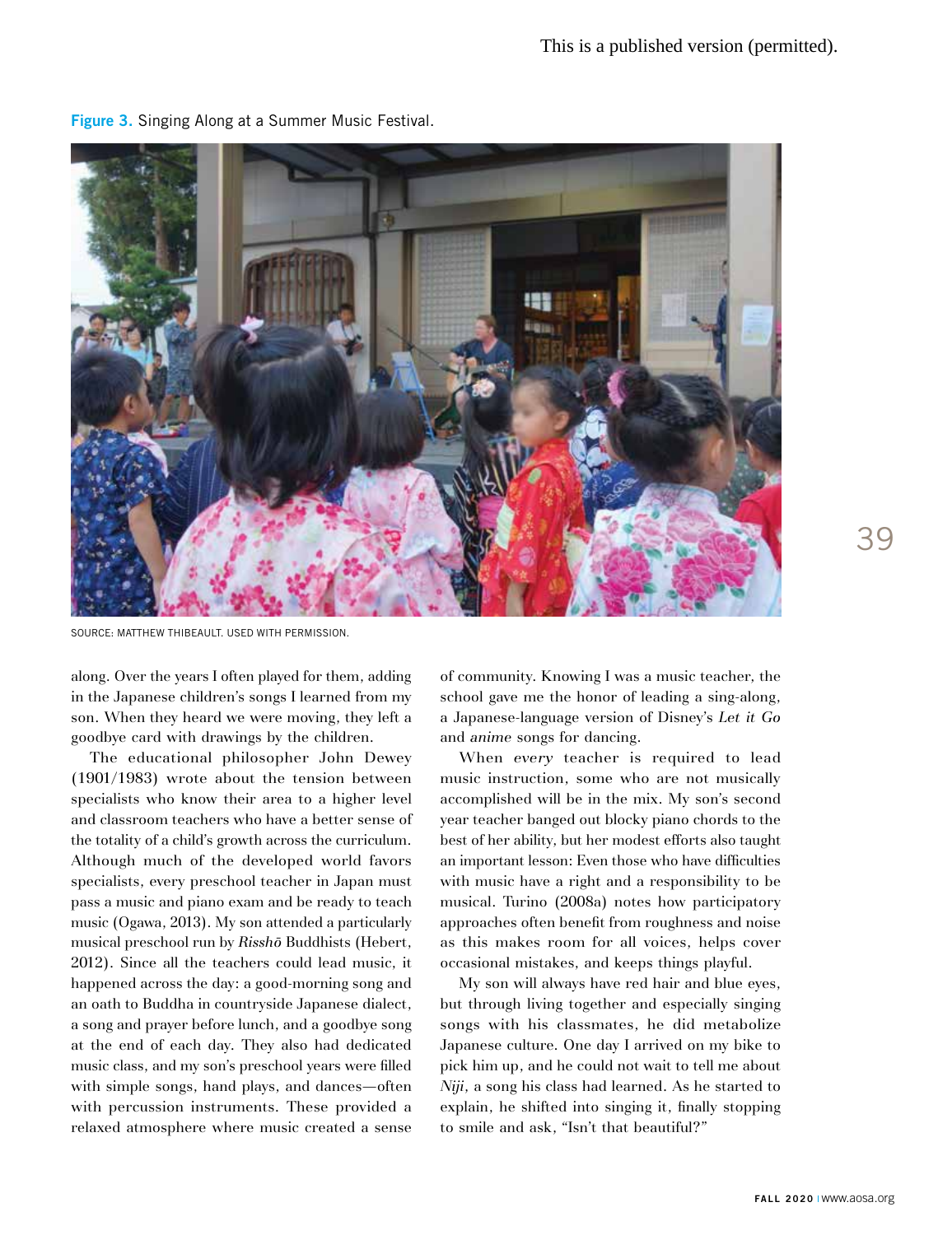# **The Okinawan** *Sanshin* **and the Gift of Music Shared**

As luck would have it, I made a new friend, Kenji, my first year. We met at a party when he sat down to play his snakeskin-covered Okinawan *sanshin* while I strummed my ukulele. He then invited me to a concert his teacher had organized at a local restaurant. Okinawan music frequently includes audience response phrases like "*Ha iya*" or "*sa yui yui,*" and the lines between audience and performer blur as others join by playing hand percussion, singing along, or getting up to dance. From time to time the cook stuck his head out of the kitchen, smiling and whistling encouragement. As the night went on, players tuned up or down to suit the vocal range of the singer, and several times my son was scooped up by someone to dance. At the end of the night Kenji's teacher invited me to his studio to become a member of the "shamily."

While studying *sanshin* out of the teacher's small studio in the *Iwase-hama* village not far my home, I also maintained an informal exchange with Kenji, who came over every month so we could cook dinner and then sing and play. He helped me with my *shamisen,* and I helped him with ukulele. He also taught me Okinawan pop songs, and later we played together with an Okinawan group that led sing-alongs at community centers, summer festivals, and other fairs or events. The concerts typically encouraged singing

**Figure 4.** A Summer Party *Shamisen* Singalong With Kenji (Yes, Down by the Seashore).



SOURCE: MATTHEW THIBEAULT. USED WITH PERMISSION.

throughout and often ended by inviting all to rise and dance—my wife and son often grabbed a hand drum and danced along too. I learned more about Okinawa, and eventually we began to spend days on the beach and nights listening to and participating in Okinawan music together.

#### *An Aside: Karaoke*

Most people know of karaoke*;* in Japan the approach to it is particularly participatory. Toyama seemed to have more karaoke parlors than fast food restaurants, and I spent many nights sharing a meal and songs with friends. In Japan, singing is too important to exclude anyone, and at karaoke events *everyone* sang with real joy despite their limited abilities, a wonderful sound I have never heard outside of Japan.

#### **The Schulwerk and Participatory Music**

During our time in Japan I played music every day and shared it often, but never gave a concert *for others*. Instead, I enjoyed participatory musical experiences like those described here—always making sure my music was *with others* rather than *for others*. Whereas our family experienced the same stresses and challenges as other outsiders to the country (Walsh, 2004), this was truly a magical time for us.

Although these stories locate participatory music across Japanese culture, similar opportunities exist within schools and their communities in the United States. All concerts can include sing-alongs, schools can have clubs for students to learn the music they love in an informal atmosphere, school groups can build partnerships to connect with senior centers or other organizations, and music making can be woven across the school day (Thibeault, 2015).

Japan's wealth of participatory experiences exists because the society values them and makes room and sets aside time for them. Schools and teachers can, in modest but profound ways, help contribute to the development of participatory values, which Orff Schulwerk teachers will likely recognize firsthand from the programs they lead. Indeed, Orff and Keetman seem to have drawn from a well similar to participatory music in conceptualizing *elemental music*, and the turn towards music of various cultures by Orff practitioners in recent decades provides even more overlap with participatory music.

The social side of participatory music can also remedy new challenges the onslaught of technology